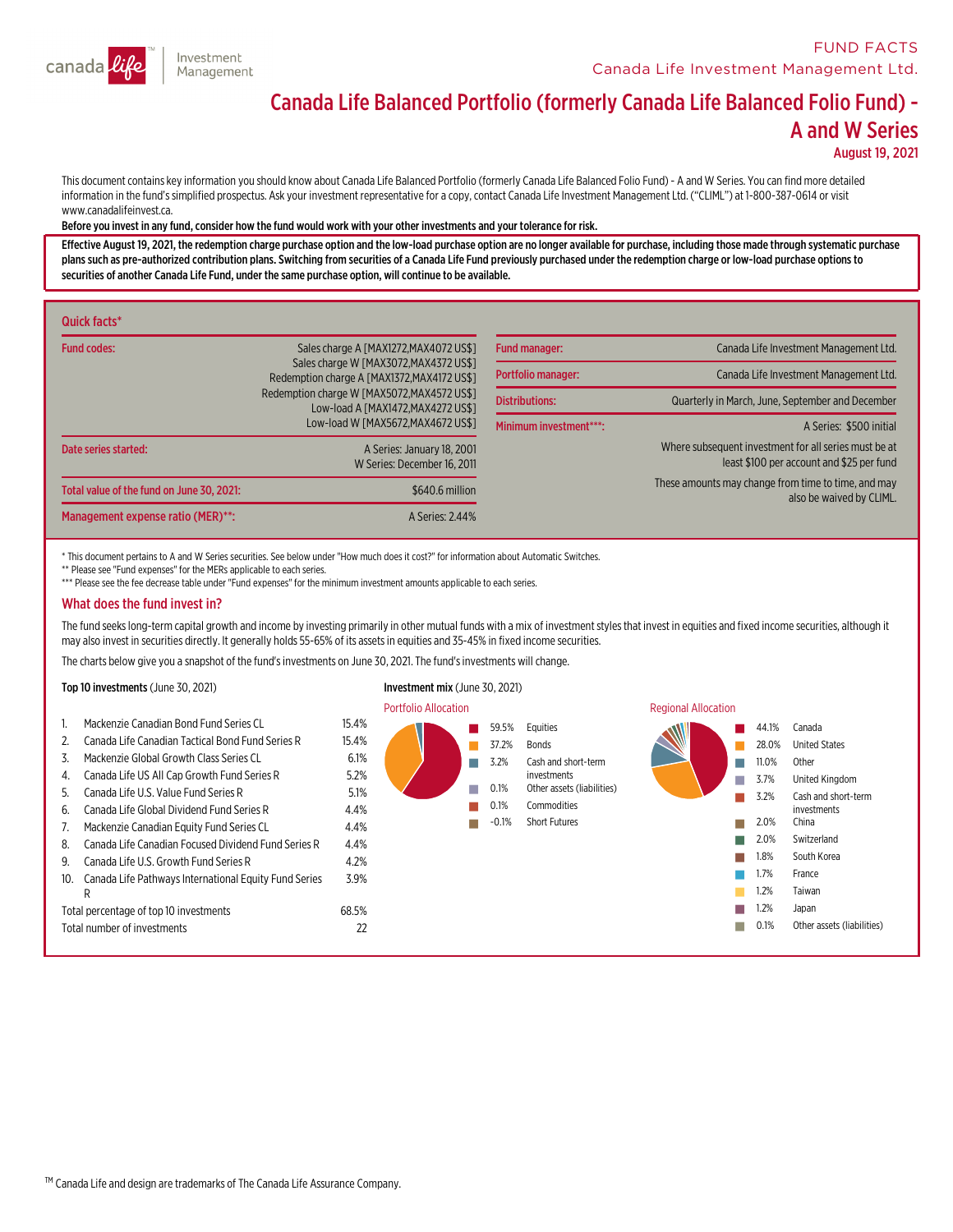

### How risky is it?

The value of the fund can go down as well as up. You could lose money.

One way to gauge risk is to look at how much a fund's returns change over time. This is called "volatility".

In general, funds with higher volatility will have returns that change more over time. They typically have a greater chance of losing money and may have a greater chance of higher returns. Funds with lower volatility tend to have returns that change less over time. They typically have lower returns and may have a lower chance of losing money.

#### Risk rating

#### CLIML has rated the volatility of this fund as low to medium.

Thisrating is based on how much the fund'sreturns have changed fromyear to year. It doesn't tell you how volatile the fund will be in the future. The rating can change over time. A fund with a low risk rating can still lose money.



For more information about the risk rating and specific risks that can affect the fund's returns, see the "What are the Risks of Investing in the Fund?" section of the fund's simplified prospectus.

#### No guarantees

Like most mutual funds, this fund doesn't have any guarantees. You may not get back the amount of money you invest.

#### How has the fund performed?

This section tells you how A Series securities of the fund have performed over the past 10 years. Returns are after expenses have been deducted. These expenses reduce returns.

The performance of W Series securities would be similar to the performance A Series securities, but would vary as a result of the difference in the combined management and administration fees compared to A Series as disclosed in the fee decrease table under "Fund expenses" below.

#### Year-by-year returns

This chart shows how A Series securities of the fund performed in each of the past 10 years.<br>The fund dropped in value in 2 of the 10 years. The range of returns and change from year to<br>year can help you assess how risky t fund will perform in the future.



#### Best and worst 3-month returns

This table shows the best and worst returns for A Series securities of the fund in a 3-month period over the past 10 years. The best and worst 3-month returns could be higher or lower in the future. Consider how much of a loss you could afford to take in a short period of time.

|                    | Return  | 3 months ending | If you invested \$1,000<br>at the beginning of the<br>period |
|--------------------|---------|-----------------|--------------------------------------------------------------|
| <b>Best return</b> | 8.9%    | June 30, 2020   | Your investment would<br>rise to \$1,089                     |
| Worst return       | $-9.1%$ | March 31, 2020  | Your investment would<br>drop to \$909                       |

#### Average return

<sup>A</sup> person who invested \$1,000 in <sup>A</sup> Series of the fund <sup>10</sup> years ago would have had \$1,638 as of June 30, 2021. Thisis equal to an annual compounded return of approximately 5.1%.

#### Who is this fund for?

#### Investors who:

- are looking for a balanced fund to hold as part of their portfolio
- $\bullet$ want a medium- to long-terminvestment
- $\bullet$ can handle the volatility of bond and stock markets

#### A word about tax

In general, you'll have to pay income tax on any money you make on a fund. How much<br>you pay depends on the tax laws where you live and whether or not you hold the fund in a registered plan such as a Registered Retirement Savings Plan or a Tax-Free Savings<br>Account.

Keep in mind that if you hold your fund in a non-registered account, fund distributions are included in your taxable income, whether you get them in cash or have them reinvested.

#### How much does it cost?

The following tables show the fees and expenses you could pay to buy, own and sell A Series and W Series securities of the fund. The fees and expenses – including any commissions – can vary<br>among series of a fund and among

Higher commissionscan influence representativesto recommend one investment over another. Ask about other funds and investmentsthatmay be suitable for you at a lower cost.

We provide eligible investors with combined management and administration fee decreases on their eligible Canada Life fund investments, as disclosed under the sub-heading "Fund expenses".<br>We will automatically switch your

#### 1. Sales charges

You have to choose a sales charge option when you buy A and W Series securities of the fund. Ask about the pros and cons of each option.

™ Canada Life and design are trademarks of The Canada Life Assurance Company.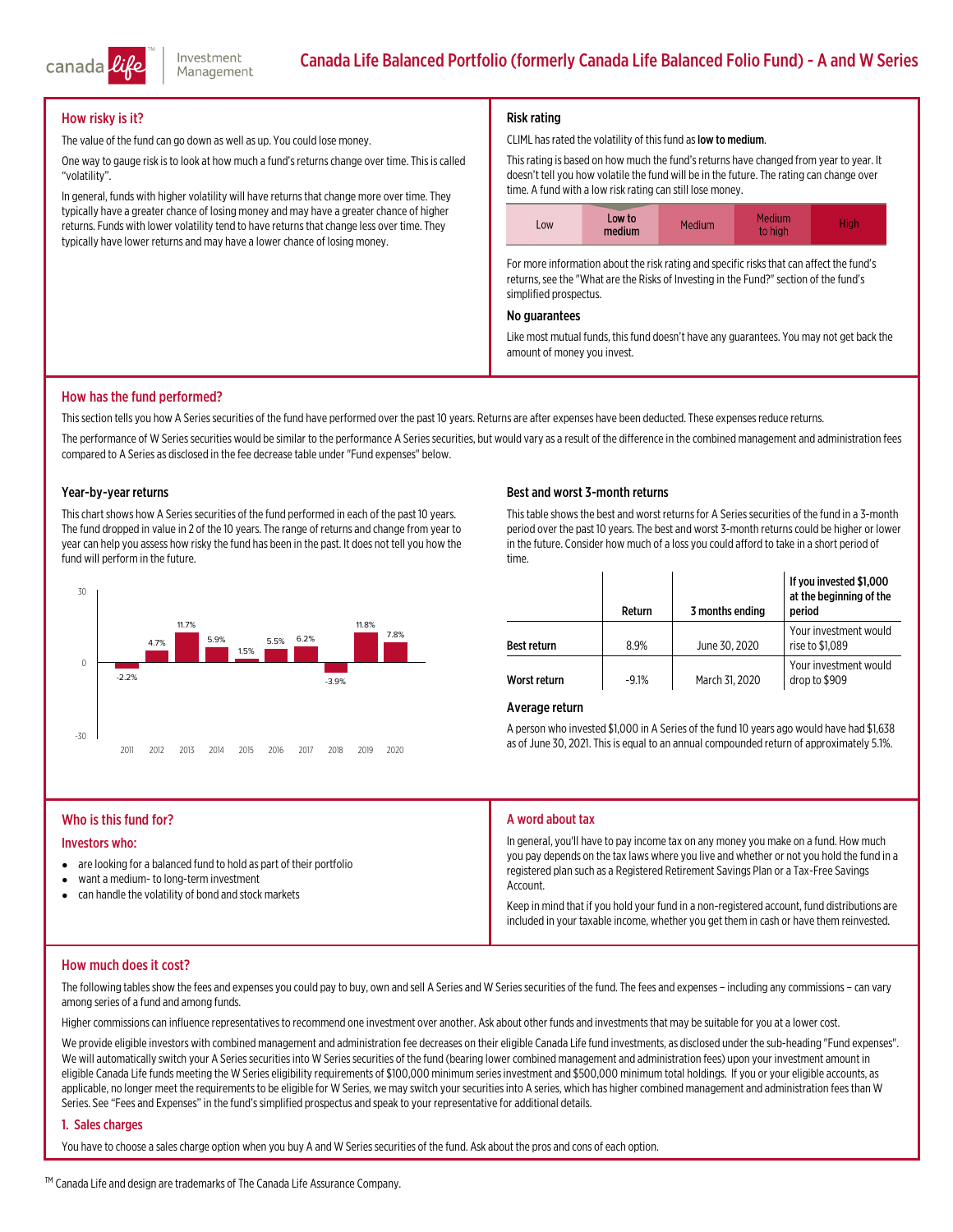

## Canada Life Balanced Portfolio (formerly Canada Life Balanced Folio Fund) - A and W Series

| Sales charge option                         | What you pay (in %)                                                                                                                                                                                                                                    | What you pay (in \$)                                                                                   | <b>How it works</b>                                                                                                                                                                                                                                                                                                                                                                                                                                                                                                                                                                                                                                                                                                                                                              |
|---------------------------------------------|--------------------------------------------------------------------------------------------------------------------------------------------------------------------------------------------------------------------------------------------------------|--------------------------------------------------------------------------------------------------------|----------------------------------------------------------------------------------------------------------------------------------------------------------------------------------------------------------------------------------------------------------------------------------------------------------------------------------------------------------------------------------------------------------------------------------------------------------------------------------------------------------------------------------------------------------------------------------------------------------------------------------------------------------------------------------------------------------------------------------------------------------------------------------|
| Sales charge purchase<br>option             | A Series: 0% to 5%<br>W Series: 0% to 2%                                                                                                                                                                                                               | A Series: \$0 to \$50 on<br>every \$1,000 you buy<br>W Series: \$0 to \$20 on<br>every \$1,000 you buy | You negotiate the sales charge with your investment representative. You pay it to your<br>representative's firm at the time you purchase the fund.                                                                                                                                                                                                                                                                                                                                                                                                                                                                                                                                                                                                                               |
| <b>Redemption charge</b><br>purchase option | If you sell within:<br>5.5%<br>1 year of buying<br>5.0%<br>2 years of buying<br>5.0%<br>3 years of buying<br>4.0%<br>4 years of buying<br>4.0%<br>5 years of buying<br>6 years of buying<br>3.0%<br>2.0%<br>7 years of buying<br>0.0%<br>After 7 years | \$0 to \$55 on every<br>\$1,000 you sell                                                               | When you buy the fund, CLIML pays your representative's firm a fixed commission of 5%.<br>If you redeem within 7 years of buying, you pay a redemption charge to CLIML. The<br>$\bullet$<br>redemption charge is based on the net asset value of those securities at the time of<br>redemption.<br>You can switch to other Canada Life Mutual Funds without paying a redemption charge,<br>but you may have to pay a switch fee to your representative's firm. The redemption<br>charge schedule starts at the time you buy your investment and will continue to apply if<br>you switch to another Canada Life Mutual Fund under the redemption charge purchase<br>option.<br>Up to 10% of your investment may be redeemed in each calendar year without a<br>redemption charge. |
| Low-load purchase<br>option                 | If you sell within:<br>1 year of buying<br>3.0%<br>2 years of buying<br>2.5%<br>2.0%<br>3 years of buying<br>0.0%<br>After 3 years                                                                                                                     | \$0 to \$30 on every<br>\$1,000 you sell                                                               | When you buy the fund, CLIML pays your representative's firm a fixed commission of<br>$2.5%$ .<br>If you redeem within 3 years of buying, you pay a redemption charge to CLIML. The<br>redemption charge is based on the net asset value of those securities at the time of<br>redemption.<br>You can switch to other Canada Life Mutual Funds without paying a redemption charge,<br>but you may have to pay a switch fee to your representative's firm. The redemption<br>charge schedule starts at the time you buy your investment and will continue to apply if<br>you switch to another Canada Life Mutual Fund under the low-load purchase option.                                                                                                                        |

#### 2. Fund expenses

You don't pay these expenses directly. They affect you because they reduce the fund's returns. A Series has higher combined management and administration fees than W Series. As of March 31, 2021, the fund's expenses were as follows:

|                                                                                                                                                            | Annual rate (as a % of the<br>fund's value) |                 |
|------------------------------------------------------------------------------------------------------------------------------------------------------------|---------------------------------------------|-----------------|
|                                                                                                                                                            | <b>A Series</b>                             | <b>W</b> Series |
| Management expense ratio (MER)<br>This is the total of the management fee (including the trailing<br>commission), fixed administration fee and fund costs. | 2.44%                                       | 2.11%           |
| Trading expense ratio<br>These are the fund's trading costs.                                                                                               | 0.06%                                       | 0.06%           |
| <b>Fund expenses</b>                                                                                                                                       | 2.50%                                       | 2.17%           |
| For every \$1,000 invested, this equals:                                                                                                                   | \$25.00                                     | \$21.70         |

The table below sets out the combined management and administration fee decrease from A Series.

| Investment           | Series | Combined management and administration fee<br>decrease (from A Series)(%) |
|----------------------|--------|---------------------------------------------------------------------------|
| Up to \$99.999       |        | N/A                                                                       |
| \$100,000 and above* | W      | 0.29%                                                                     |

\*provided you have \$500,000 minimum total holdings

#### 3. Other fees

You may have to pay other fees when you buy, hold, sell or switch securities of the fund.

| Fee                                  | What you pay                                                                                                                                                                                                                                    |
|--------------------------------------|-------------------------------------------------------------------------------------------------------------------------------------------------------------------------------------------------------------------------------------------------|
| <b>Switch fees</b>                   | If you switch between series of the fund or to another fund within the Canada Life Mutual Funds, then you may pay your representative's<br>firm a switch fee of 0-2%.                                                                           |
| Inappropriate short-term trading fee | A fee of 2% of the amount switched or redeemed will be charged by the fund for inappropriate short-term trading.                                                                                                                                |
| Excessive short-term trading fee     | A fee of 1% of the amount switched or redeemed will be charged by the fund if you invest in the fund for less than 30 days and your trading<br>is part of a pattern of short-term trading that CLIML believes is detrimental to fund investors. |

#### More about the trailing commission

The trailing commission is an ongoing commission. It is paid for aslong as you own the fund. It is for the services and advice that your representative and their firm provide to you.

CLIML paysthe trailing commission to your representative'sfirm. It is paid fromthe fund's management fee and is based on the value of your investment. The rate depends on the sales charge option you choose.

- Sales charge purchase option 1.00% of the value of your investment each year (\$10.00 per year for every \$1,000 invested).
- e Redemption charge purchase option - 0.50% of the value of your investment for years 1-7, and 0.50% for each year after that (\$5.00 per year for every \$1,000 invested).
- Low-load purchase option 0.50% of the value of your investment for years 1-3, and 1.00% for each year after that (\$5.00 to \$10.00 per year for every \$1,000 invested).